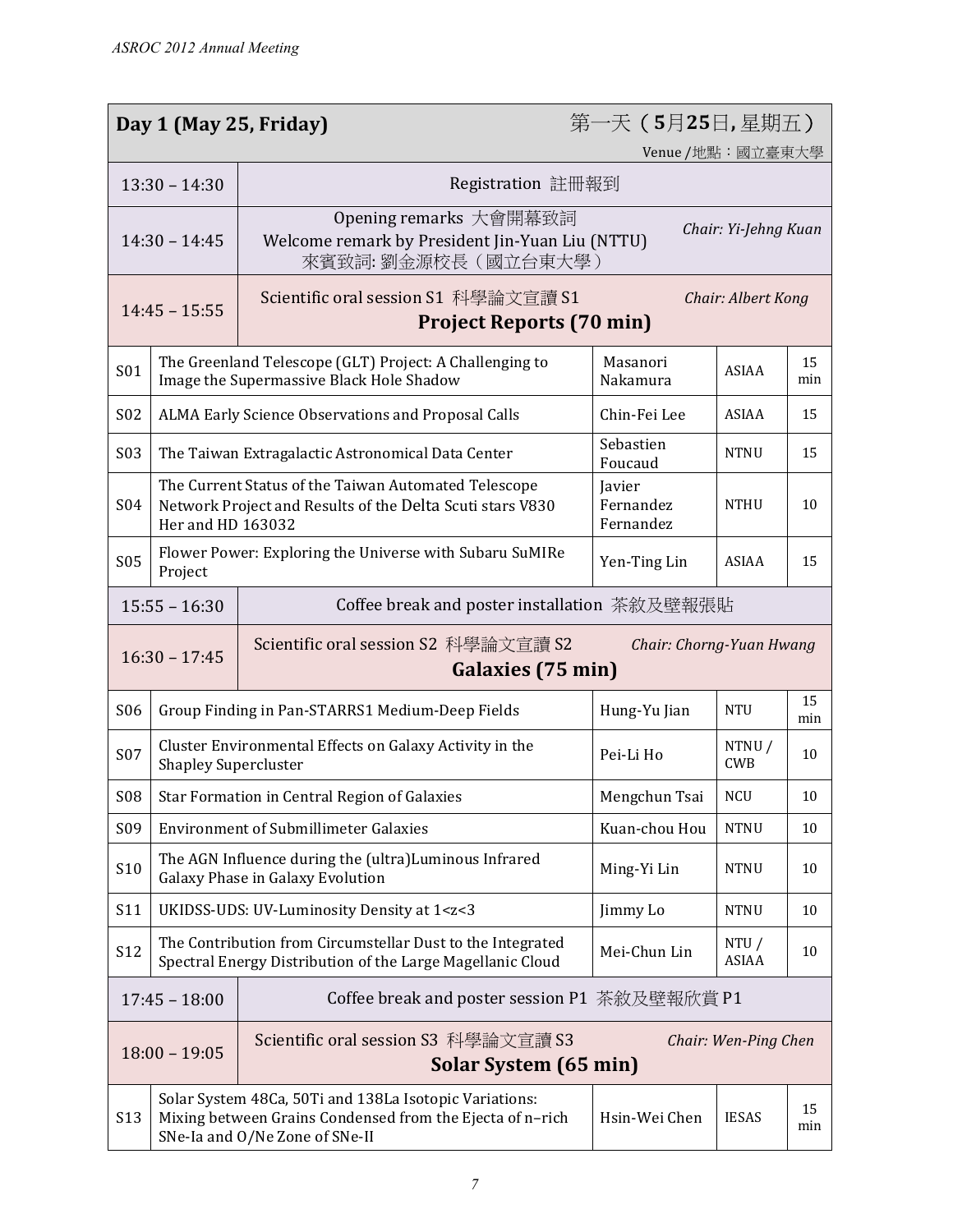| S <sub>14</sub>                                                         | A Study of the Diffraction by Trans-Neptunian Objects of<br>Sun-Kun King<br><b>Irregular Shape</b>                                            |                                                           |              | <b>ASIAA</b> | 15 |
|-------------------------------------------------------------------------|-----------------------------------------------------------------------------------------------------------------------------------------------|-----------------------------------------------------------|--------------|--------------|----|
| <b>S15</b>                                                              | Search for Sub-Kilometer Trans-Neptunian Objects by Using<br>ObsPM $/$<br>Chih-Yuan Liu<br>Corot Asteroseismology Level-1 Data<br><b>NTHU</b> |                                                           |              | 10           |    |
| S <sub>16</sub>                                                         | Association                                                                                                                                   | HAYABUSA Earth Impactor as an Index of Meteorite-Asteroid | Shinsuke Abe | <b>NCU</b>   | 15 |
| S17                                                                     | Color Determination of Asteroids in Cometary Orbits (ACOs)<br>Y. C. Cheng<br><b>NCU</b>                                                       |                                                           | 10           |              |    |
| Welcome reception and poster session P2 歡迎茶會及壁報欣賞 P2<br>$19:05 - 21:00$ |                                                                                                                                               |                                                           |              |              |    |

| 第二天 (5月26日,星期)<br>Day 2 (May 26, Saturday)                                                                                            |                                                                                                                             |                                                                                                                  |                       |               |           |  |
|---------------------------------------------------------------------------------------------------------------------------------------|-----------------------------------------------------------------------------------------------------------------------------|------------------------------------------------------------------------------------------------------------------|-----------------------|---------------|-----------|--|
|                                                                                                                                       |                                                                                                                             |                                                                                                                  |                       | Venue: 國立臺東大學 |           |  |
| $09:00 - 10:00$                                                                                                                       |                                                                                                                             | Plenary talk (I) 大會講演 (I) (科研類)                                                                                  | Chair: Sheng-Yuan Liu |               |           |  |
|                                                                                                                                       |                                                                                                                             | Messengers from the Early Solar System - The Similarity & Diversity of<br>Comets / Dr. Michael Mumma (NASA/GSFC) |                       |               |           |  |
| $10:00 - 10:45$                                                                                                                       |                                                                                                                             | Scientific oral session S4 科學論文宣讀 S4<br>Chair: Lin-Wen Chen<br>Stars & ISM (45 min)                              |                       |               |           |  |
| <b>S18</b>                                                                                                                            | Chemical Fingerprinting of Stellar Populations in the Milky<br>Way Halo                                                     |                                                                                                                  | Mei-Yin Chou          | ASIAA         | 15<br>min |  |
| S19                                                                                                                                   | A Study of the Embedded Star Cluster in G173.58 Molecular<br>NTNU/<br>Chi-Hung Yan<br>ASIAA<br>Cloud                        |                                                                                                                  |                       |               | 10        |  |
| <b>S20</b>                                                                                                                            | Searching for T Dwarfs in the Rho Ophiuchi Star-Forming<br>Poshih Chiang<br><b>NCU</b><br>Region                            |                                                                                                                  |                       |               | 10        |  |
| S21                                                                                                                                   | Cosmos C. Yeh<br><b>ASIAA</b><br>Generating Extinction Maps with High Dynamical Range                                       |                                                                                                                  |                       |               | 10        |  |
|                                                                                                                                       | Coffee break, group photo and poster session P3<br>$10:45 - 11:20$<br>茶敘、與會來賓團體照及壁報欣賞 P3                                    |                                                                                                                  |                       |               |           |  |
| Scientific oral session S5 科學論文宣讀 S5<br>Chair: Shih-Ping Lai<br>$11:20 - 12:35$<br><b>Star Formation &amp; Evolved Stars (75 min)</b> |                                                                                                                             |                                                                                                                  |                       |               |           |  |
| S22                                                                                                                                   | from $L1448C(N)$                                                                                                            | Spatio-Kinematic Structure at the Base of the Protostellar Jet                                                   | Naomi Hirano          | <b>ASIAA</b>  | 15<br>min |  |
| <b>S23</b>                                                                                                                            | Liang-Yao<br>NTU /<br>Molecular Jet of IRAS 04166+2706<br><b>ASIAA</b><br>Wang                                              |                                                                                                                  | 10                    |               |           |  |
| S24                                                                                                                                   | Magnetic Field Structure of the Outflows in NGC1333 IRAS4A<br>Tao-Chung<br><b>NTHU</b><br>Protostellar Core<br>Ching        |                                                                                                                  |                       | 10            |           |  |
| <b>S25</b>                                                                                                                            | Neelam<br>Star Formation Activity in Bright-Rimmed Clouds<br><b>NCU</b><br>Panwar                                           |                                                                                                                  |                       |               | 15        |  |
| S26                                                                                                                                   | What can ALMA Reveal in the Close Environment of<br>Ronny Zhao-<br><b>NTNU</b><br>Asymptotic Giant Branch Stars?<br>Geisler |                                                                                                                  |                       | 15            |           |  |
| S27                                                                                                                                   | VLA1623B: A First Core Candidate?: DCO+ and N2D+<br>Nadia M.<br><b>NTHU</b><br>Murillo<br><b>Observations with ALMA</b>     |                                                                                                                  |                       |               | 10        |  |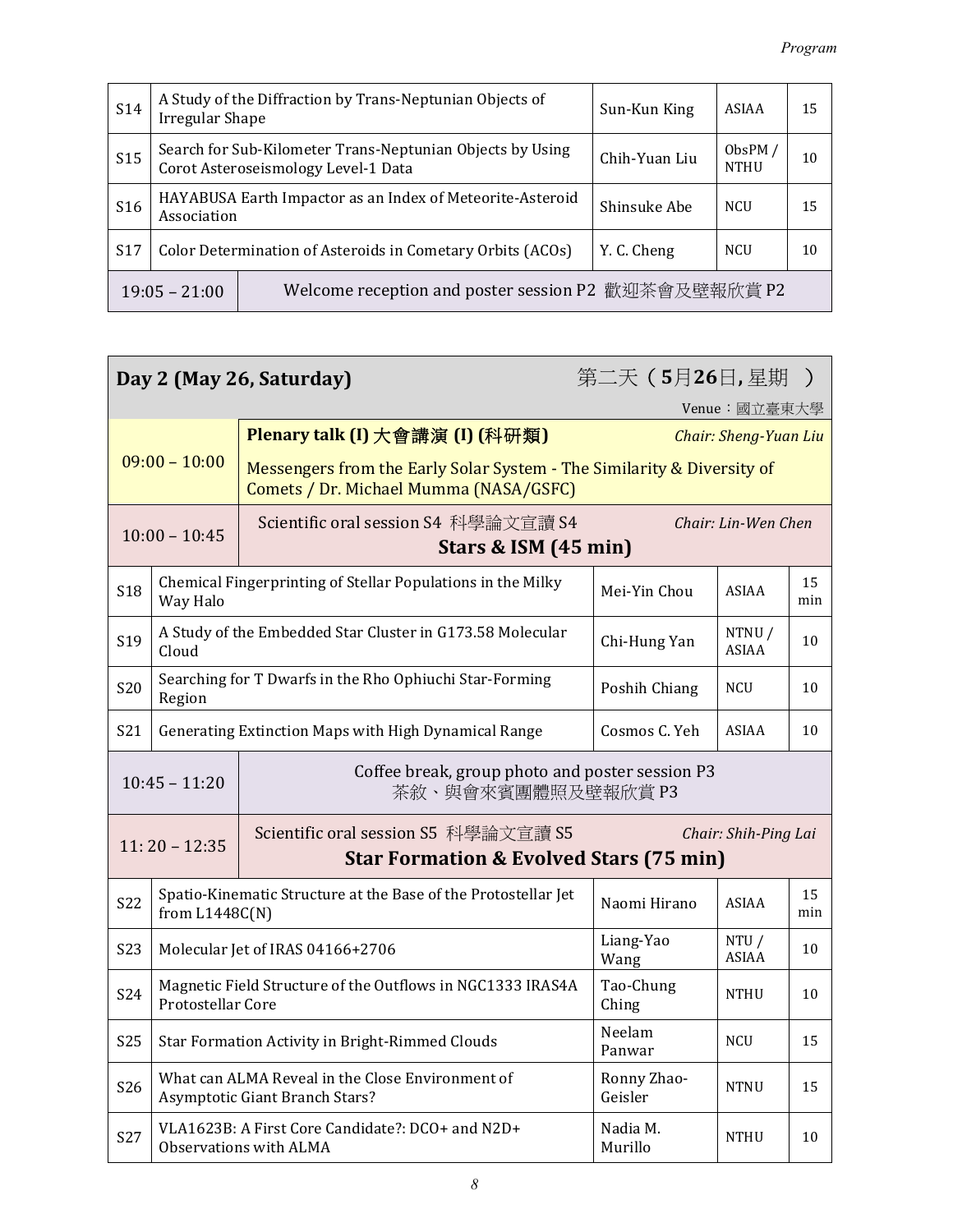| $12:35 - 13:30$ | Lunch break and poster session P4 午餐及壁報欣賞 P4 |  |  |
|-----------------|----------------------------------------------|--|--|
| $13:30 - 17:30$ | 分組討論/自由參訪                                    |  |  |
| $18:00 - 19:45$ | Banquet 大會晚宴                                 |  |  |
| $20:00 - 22:00$ | 大眾觀星與天文教育推廣<br>$Chair:  \n\mathscr{C}$ 耀寰    |  |  |

| 第三天(5月27日,星期日)<br>Day 3 (May 27, Sunday)                                                                                  |                                                                                                                                                   |                                                                                                                           |             |                                                            |                     |  |  |
|---------------------------------------------------------------------------------------------------------------------------|---------------------------------------------------------------------------------------------------------------------------------------------------|---------------------------------------------------------------------------------------------------------------------------|-------------|------------------------------------------------------------|---------------------|--|--|
|                                                                                                                           |                                                                                                                                                   |                                                                                                                           |             |                                                            | Venue: 國立臺東大學       |  |  |
|                                                                                                                           |                                                                                                                                                   | Plenary talk (II) 大會講演 (II) (科普類)                                                                                         |             |                                                            | Chair: Wei-Hsin Sun |  |  |
|                                                                                                                           | $09:00 - 10:00$                                                                                                                                   | Mayan Apocalypse in 2012? A Critical View from the Mesoamerican<br>Astronomy and Culture / Dr. Jesús Galindo Trejo (UNAM) |             |                                                            |                     |  |  |
| $10:00 - 10:45$                                                                                                           |                                                                                                                                                   | General assembly, best poster awards & presentation<br>會員大會、頒發最佳壁報論文獎及得獎論文口頭報告                                            |             |                                                            |                     |  |  |
|                                                                                                                           | $10:45 - 11:00$                                                                                                                                   | Coffee break and poster session P5 茶敘及壁報欣賞 P5                                                                             |             |                                                            |                     |  |  |
| $11:00 - 12:40$                                                                                                           |                                                                                                                                                   | Scientific oral session S6<br>科學論文宣讀 S6                                                                                   |             | Education & Public Outreach session E1<br>天文教育及業餘天文活動報告 E1 |                     |  |  |
|                                                                                                                           |                                                                                                                                                   | Scientific oral session S6 科學論文宣讀 S6<br>High Energy Astrophysics & GRB (100 min)                                          |             | Chair: I-Ching Yang                                        |                     |  |  |
| <b>S28</b>                                                                                                                | Magnetic Field Amplification by Turbulence in a Relativistic<br>Yosuke Mizuno<br><b>NTHU</b><br>Shock Propagating through an Inhomogeneous Medium |                                                                                                                           |             |                                                            | 15<br>min           |  |  |
| S29                                                                                                                       | Pulsar Outer-Magnetospheric Accelerators: Very High Energy<br>Kouichi<br>ASIAA /<br>Emissions from the Crab Pulsar<br><b>TIARA</b><br>Hirotani    |                                                                                                                           |             | 15                                                         |                     |  |  |
| S30                                                                                                                       | Launching and Quenching of Black Hole Relativistic Jets at<br><b>NTHU</b><br>Hung-Yi Pu<br><b>Low Accretion Rate</b>                              |                                                                                                                           |             | 10                                                         |                     |  |  |
| S31                                                                                                                       | Retrograde Wind Accretion<br><b>NTHU</b><br>Joan Wang                                                                                             |                                                                                                                           |             | 15                                                         |                     |  |  |
| S32<br>Current Status of the Nuclear Compton Telescope (NCT)                                                              |                                                                                                                                                   | Jeng-Lun Chiu                                                                                                             | <b>NTHU</b> | 15                                                         |                     |  |  |
| <b>S33</b>                                                                                                                | A Summary of Gamma-Ray Burst Study in Taiwan<br>Kuiyun Huang<br>ASIAA                                                                             |                                                                                                                           | 15          |                                                            |                     |  |  |
| S34                                                                                                                       | NUU/<br>Ming-Huey A.<br>LeCosPA<br>Status report of UFFO Project<br>Huang<br>/ NTU                                                                |                                                                                                                           |             | 15                                                         |                     |  |  |
| Education & Public Outreach session E1 天文教育及業餘天文活動報告 E1<br>Chair: 張桂蘭<br>Astronomy Education & History 天文教育與天文史 (100 min) |                                                                                                                                                   |                                                                                                                           |             |                                                            |                     |  |  |
|                                                                                                                           | Chorng-Yuan<br>Invited talk: 2011年諾貝爾物理獎一千年的追尋<br>Hwang<br><b>NCU</b><br>(introduced by Yi-Jehng Kuan)<br>黃崇源                                     |                                                                                                                           |             | 30<br>min                                                  |                     |  |  |
| <b>E01</b>                                                                                                                | The Universe in a Cockpit: Popular Astronomy Lectures and<br>Hsiang-Fu Huang<br><b>UCL</b><br>黃相輔<br>Displays in Nineteenth Century Britain       |                                                                                                                           |             | 15                                                         |                     |  |  |